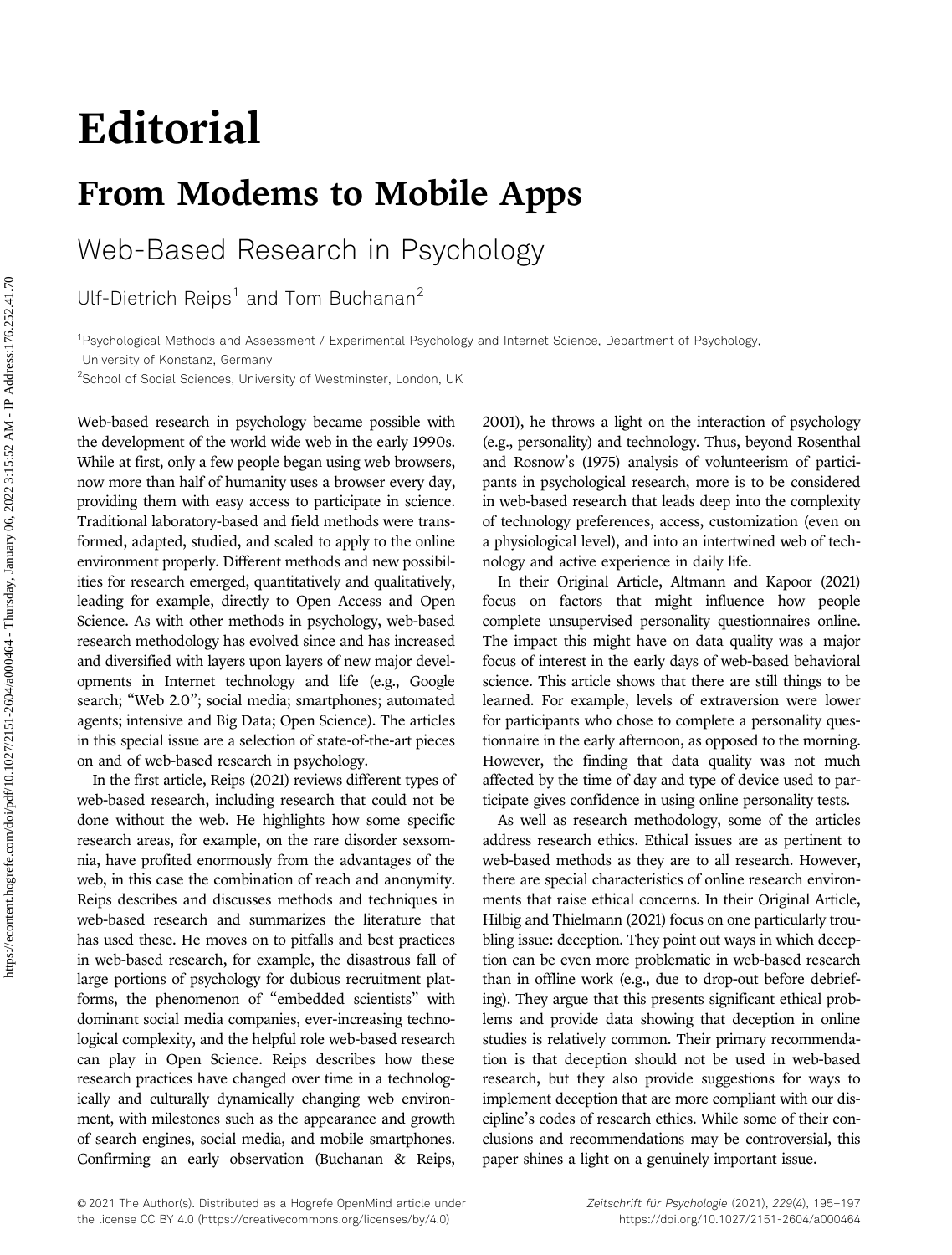In a journal that Hermann Ebbinghaus co-founded, it is more than appropriate and fortunate to include an article that features his work. In his Research Spotlight, Krantz (2021) describes a web-based replication of a perception experiment on what is now well-known as the Ebbinghaus illusion. His example – which the reader can access via a URL and Open Science archive – highlights the benefits and challenges of the technical variation commonplace in web-based research and how the web may help advance our knowledge in perception research.

Krantz's article also exemplifies the slow revolution currently occurring in the research community, as many people move to adopt "Open Science" practices. Sharing of research materials is something that early adopters of web-based research championed (see e.g., Birnbaum, 2021; Reips, 2002, Standard 16). A number of the other articles in this issue adopt various Open Science practices, including sharing data, materials, and preregistrations.

A good example of this is Huber and Artemenko's (2021) Research Spotlight. In their article, the authors use a selection of tools and platforms for preregistration and sharing data and materials that have been developed using the open-source tool jsPsych. Anxiety about mathematics affects performance on arithmetical tasks, with more interference in more complex tasks. The article shows that this previously established effect is replicable in a web-based protocol, and demonstrates the power of web-based methods to recruit diverse samples.

While some of the contributions rely on "traditional" research techniques that have been adapted for use online, others deal with newer methods that have only become possible since the development of the web. Speckmann's (2021) Research Spotlight deals with techniques allowing the analysis of online behavioural traces. Speckmann outlines basic principles of this approach, and demonstrates step-by-step how it can be used with a practical example from his own research. He also makes some comments on practical and ethical considerations. Links to further resources are provided for those who might wish to pursue this method.

Some past authors have decried psychology's movement toward self-report and questionnaire measures rather than direct behavioral measurements (e.g., Baumeister et al., 2007). This predated, but is very likely to have been exacerbated by, the growth of web-based methods: a growth leading to what has been characterized as "MTurkification" (Anderson et al., 2019). However, there is plenty of space for behavioral observations in web-based research. A good example of this is provided by Freihaut and Göritz in their Research Spotlight (2021). Using a combination of online and offline studies, they seek to establish whether participants' typing behavior could be used as an index of stress levels. Part of the value in this paper is showing what does not work – useful in preventing other researchers from pursuing fruitless methodological approaches.

In the fifth Research Spotlight, Zapf et al. (2021) report on their investigation of whether the ratings of products in web-based review platforms replicate the common finding that people are less likely to share minority views. They tracked online reviews of 76 products on a web-based shopping platform over 6 weeks and found the opposite, namely that people were more likely to share minority than majority views. They discuss whether the findings falsify the applicability of social psychological theories to product ratings or whether web-based rating format, definitions that were chosen in measurement, and the online environment and review-related policies by the vendor may have contributed to the results.

Another ethically important general issue, accessibility, is discussed by Vereenooghe (2021) in her Opinion article. She aims at raising awareness of the chances and challenges of inclusiveness in web-based research and reminds us of both the ethical obligation to do science for everyone and the methodological and epistemological issues of limiting research to narrow participant groups. Her article contains useful pointers to resources and technological advances and reiterates arguments long put forward by the pioneers of web-based research that a "key benefit to researchers is that it offers them more opportunities to reach special or hard to reach populations".

Birnbaum (2021) describes in his Horizon article a series of Advanced Training Institutes and summer schools on web-based research in psychology that were given and attended by many researchers who then began using the web in their work. These ongoing educational efforts spanning from the late 1990s over the decades into the future reflect web-based methods and techniques as they change over time. He reflects on technology that is no longer functional today and how such changes influenced methodology, features, and progress of web-based research. He concludes with lessons learned that can be used to anticipate and plan future directions in web-based research.

One future direction for web-based research outlined by Honing (2021) in his Horizon article is more gaming and entertainment. Honing shows how the area of music cognition is well-suited for engaging participants and – due to sampling dependency and individual variability – in need of large samples. He exemplifies some advantages of web experimentation over laboratory experimentation.

Web-based research in psychology has flourished (e.g., Krantz & Reips, 2017) and is, again and again, giving birth to new opportunities for research. Each technological milestone creates a new layer in the web and provides new ground for creative researchers to find nifty ways and methods of conducting studies to advance psychological science.